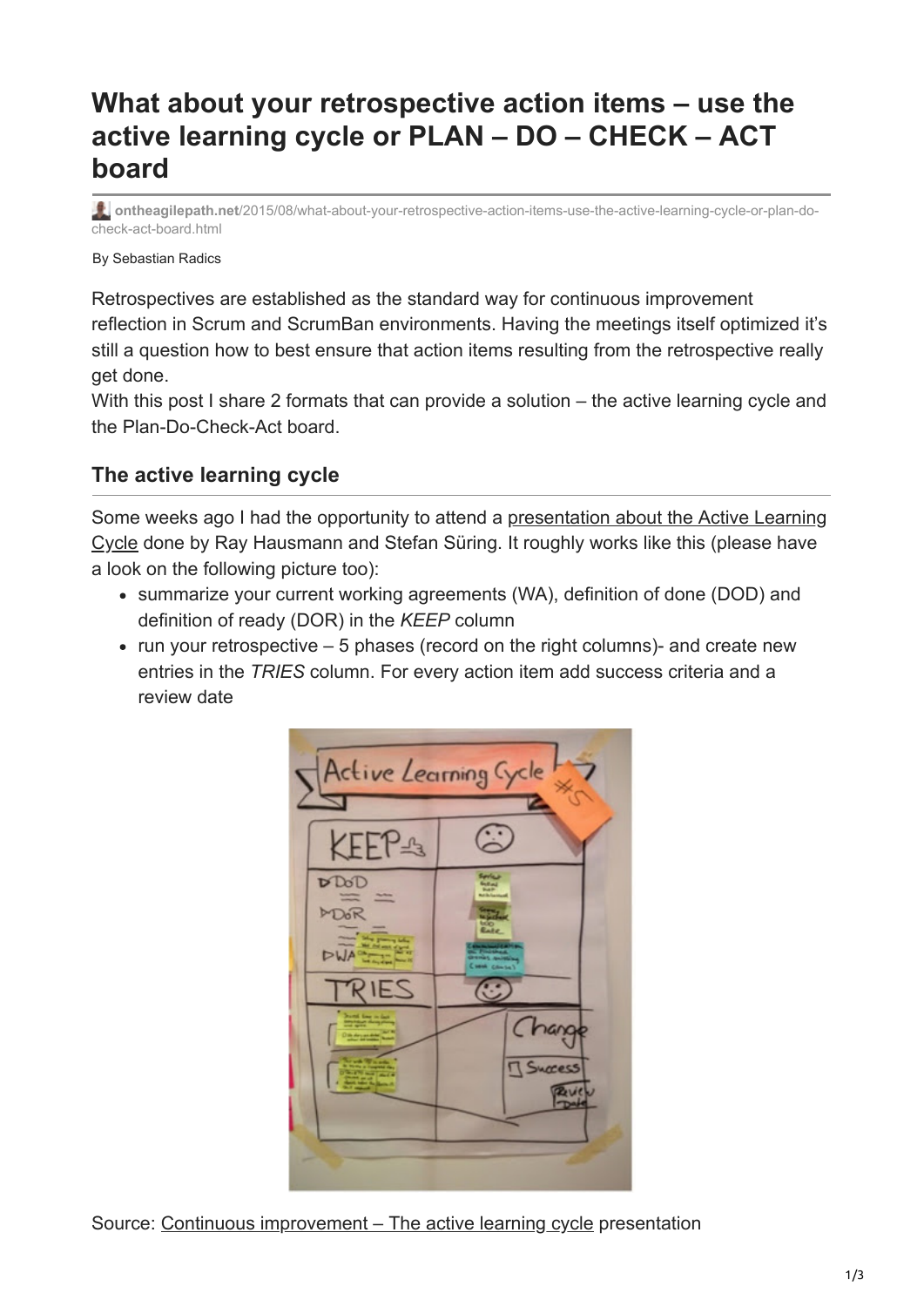The active learning cycle – Plan – Do – Check -Act is embedded in your retrospective this way:

### **#1 Check**

Review your *TRIES* column entries in the beginning of the retrospective. Check every entry that passed the defined review date for fulfillment of the success criteria.

## **#2 Act**

If the entry can be considered as a success embed it in your working agreements or DOR/DOD.

Otherwise decide for adjusting or skipping the entry.

#### *Sidenote:*

Assumption is that outcomes from retrospectives mostly change your process and are rarely topics that can be written as tasks or stories. Maybe you added all action items as tasks on your board (like I did in the past) and noticed that it feels strange according to all other tasks. They don't share the same workflow.

This becomes especially a problem when switching to more flow based approaches like ScrumBan as these kind of tickets stay for longer period to get implemented and monitored.

#### **#3 Do**

Execute and run your *TRIES* during the iteration/sprint/period until next retrospective.

#### **#4 Plan**

Part of your retrospective is to generate insights and derive new tries with success criteria and a review date.

#### **What is the benefit of using the active learning cycle?**

Using this cycle keeps the focus on embedding the planned improvements actively with your WA, DOD or DOR (where they belong too).

Defining review dates and success criteria immediately helps to focus and measure that something gets achieved.

The suggested chart makes retrospective outcomes highly visible in your team area. The flip chart should be highly available in your team (especially in all ceremonies to reflect more often on your agreements).

# **The Plan-Do-Check/Study-Adjust Board**

Another way to derive action items and visualize the improvement workflow is the *Plan-Do-Check/Study-Adjust* Board.